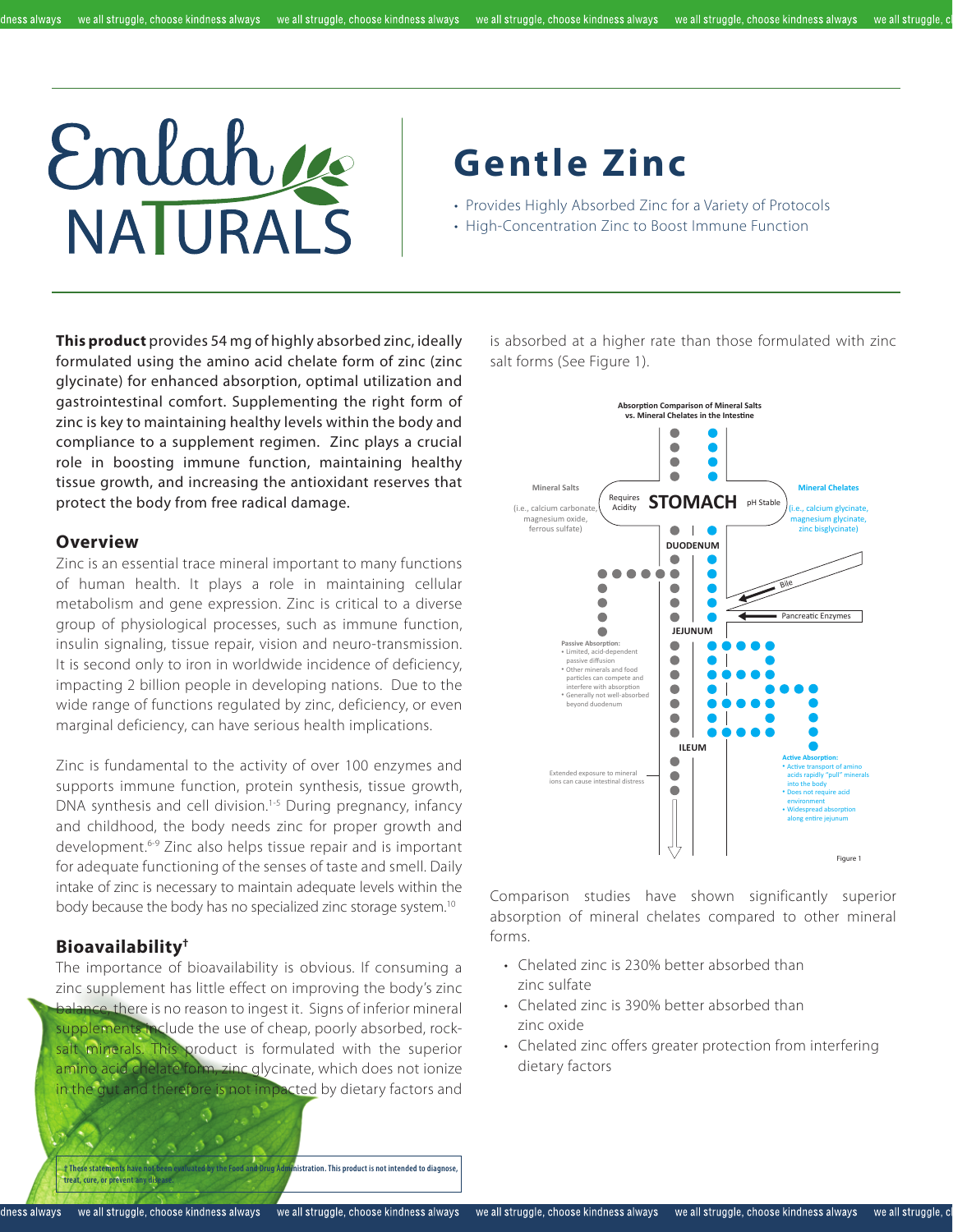### **Immune Function†**

dness always

Mild to moderate zinc deficiency impacts immune function<sup>11</sup> by slowing down the activity of macrophages, neutrophils, natural killer cells, and complement activity.12 Individuals with low zinc levels have shown below- normal immune activity that can be corrected by zinc supplementation.<sup>12-13</sup> Low zinc status has been associated with increased risk of immune challenges that benefit from improving zinc levels.<sup>14-17</sup>

#### **Tissue Growth†**

Zinc plays a role in maintaining the integrity of skin and mucosal membranes.12 Patients with skin weakness have been observed to have abnormal zinc metabolism and low serum zinc levels.18 Many clinicians have used zinc to benefit patients with thin, fragile skin.<sup>19</sup>

# **Eye Health†**

Researchers have demonstrated that both zinc and antioxidants support eye health in those with age-related loss of visual acuity and general visual decline, by preventing free radical cellular damage in the retina.<sup>20-21</sup> One population-based cohort study suggests that high dietary intake of zinc, as well as beta carotene, vitamin C and vitamin E, was associated with added support for eye health in elderly subjects.<sup>22</sup>

# **Directions**

we all struggle, choose kindness always we all struggle, choose kindness always we all struggle, choose kindness always we all struggle, choose kindness always we all struggle, choose kindness always

1 or more capsules per day or as recommended by your health care professional.

we all struggle, o

#### **Does Not Contain**

Gluten, corn, yeast, artificial colors and flavors.

### **Cautions**

Do not consume this product if you are pregnant or nursing. Consult your physician for further information.

# **Supplement Facts**

Serving Size 1 Capsule Servings Per Container 60

| 1 capsule contains                                 | <b>Amount Per</b><br><b>Serving</b> | % Daily<br>Value |
|----------------------------------------------------|-------------------------------------|------------------|
| Zinc                                               | 54 mg                               | 491%             |
| (as TRAACS <sup>™</sup> Zinc Bisglycinate Chelate) |                                     |                  |